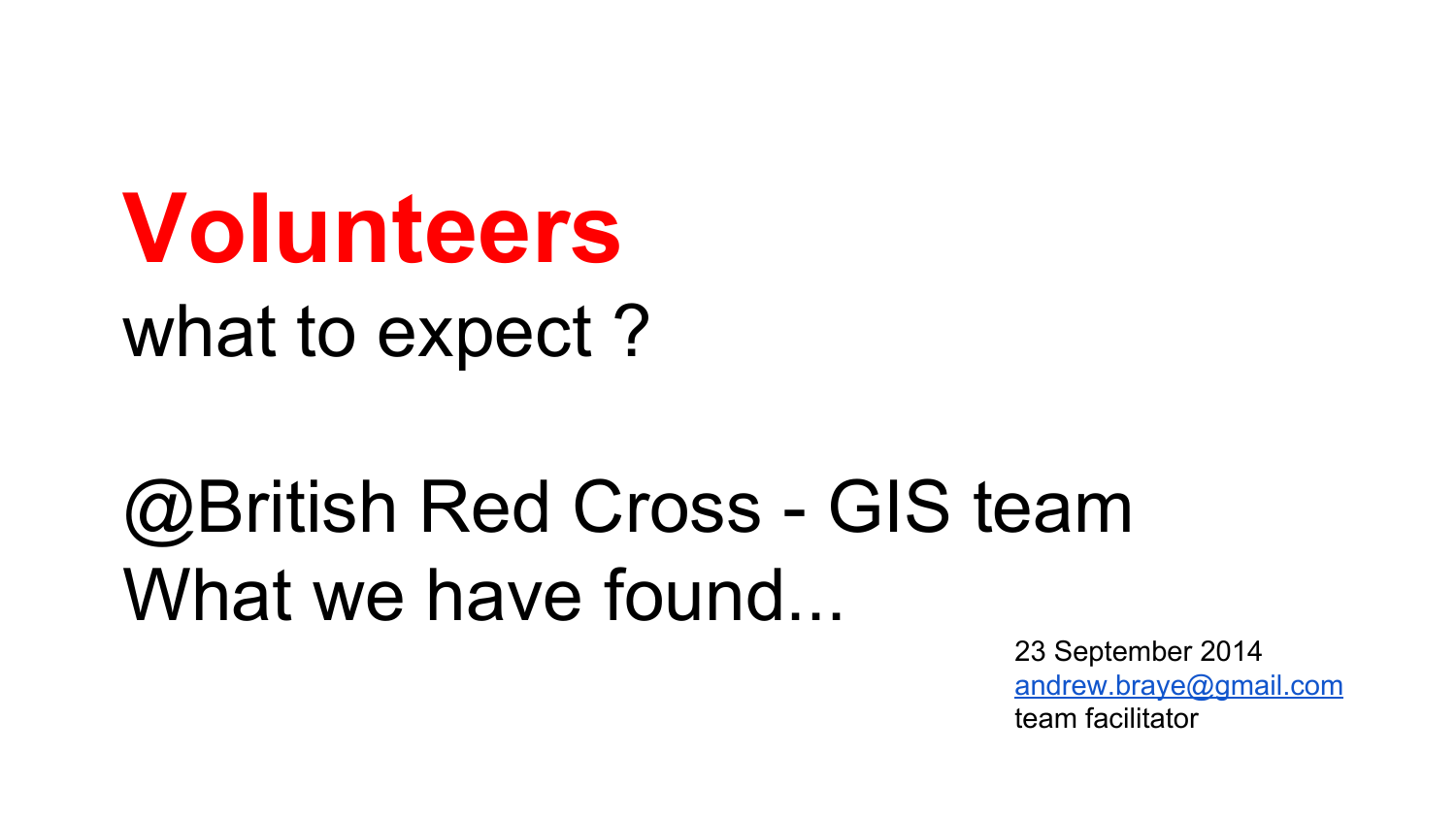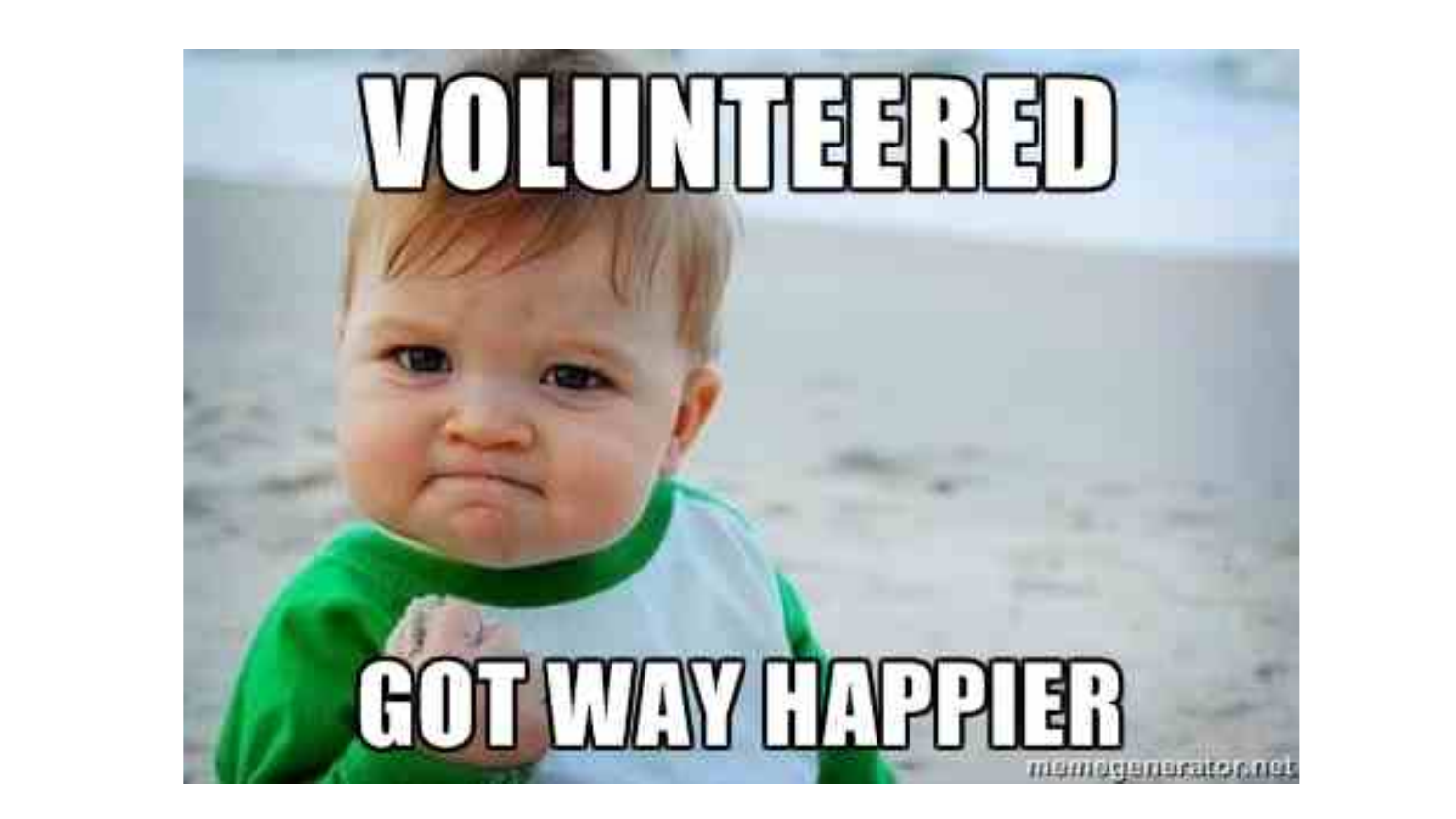#### **Volunteers are our team**

- about 11 (6 full time) volunteers + 4 staff
- **Started by volunteers** 5 years ago
- high skills and turnover
- all staff were volunteers

#### Goal = 3 (full time) volunteers : 1 staff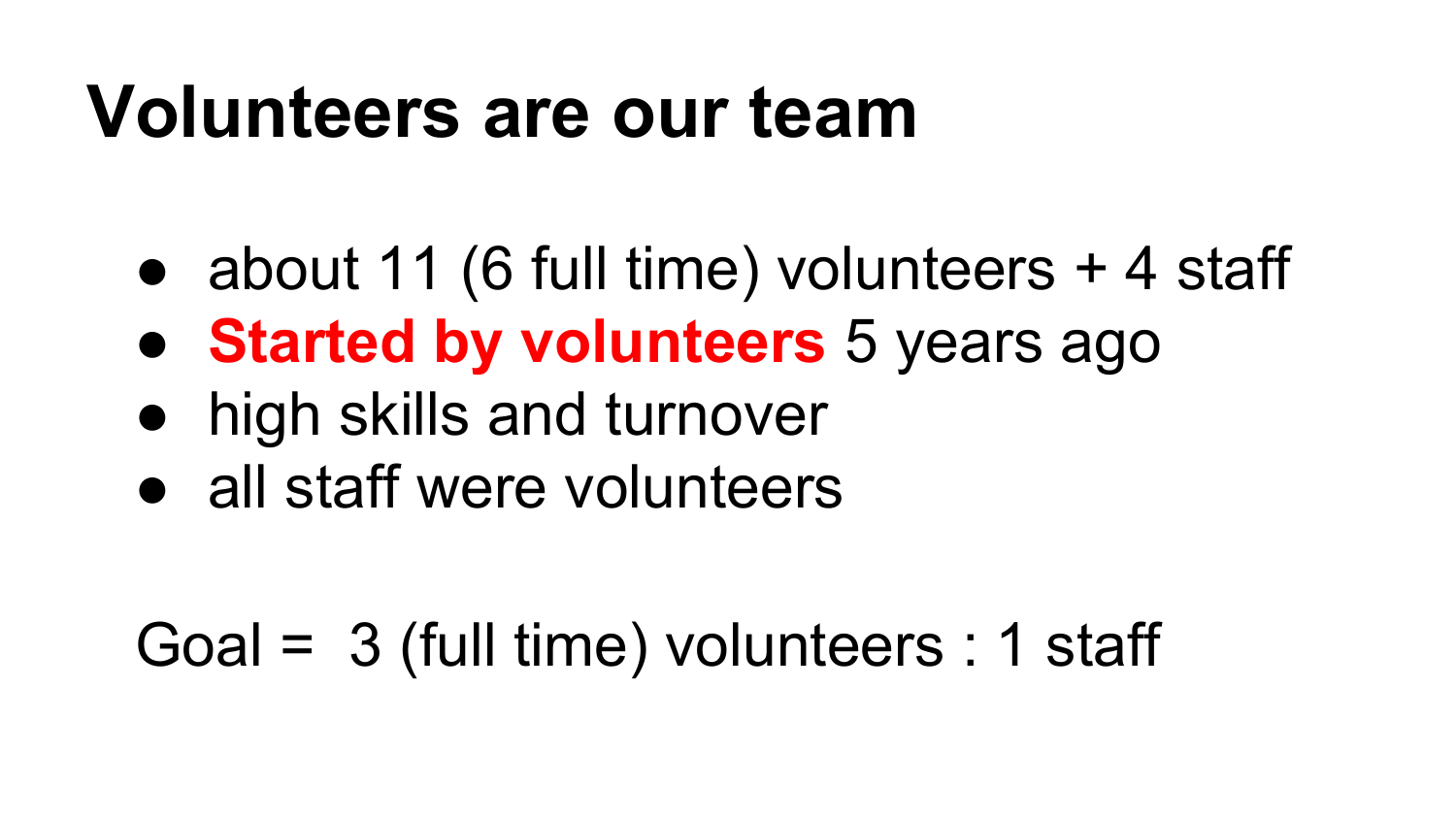# **Who are volunteers**

#### **Application**

- 1) previous **volunteering** in <100 words
- 2) how this fits into your journey in < 100 words
- 3) favourite TED talk
- 4) link to a map you have made
- 5) your CV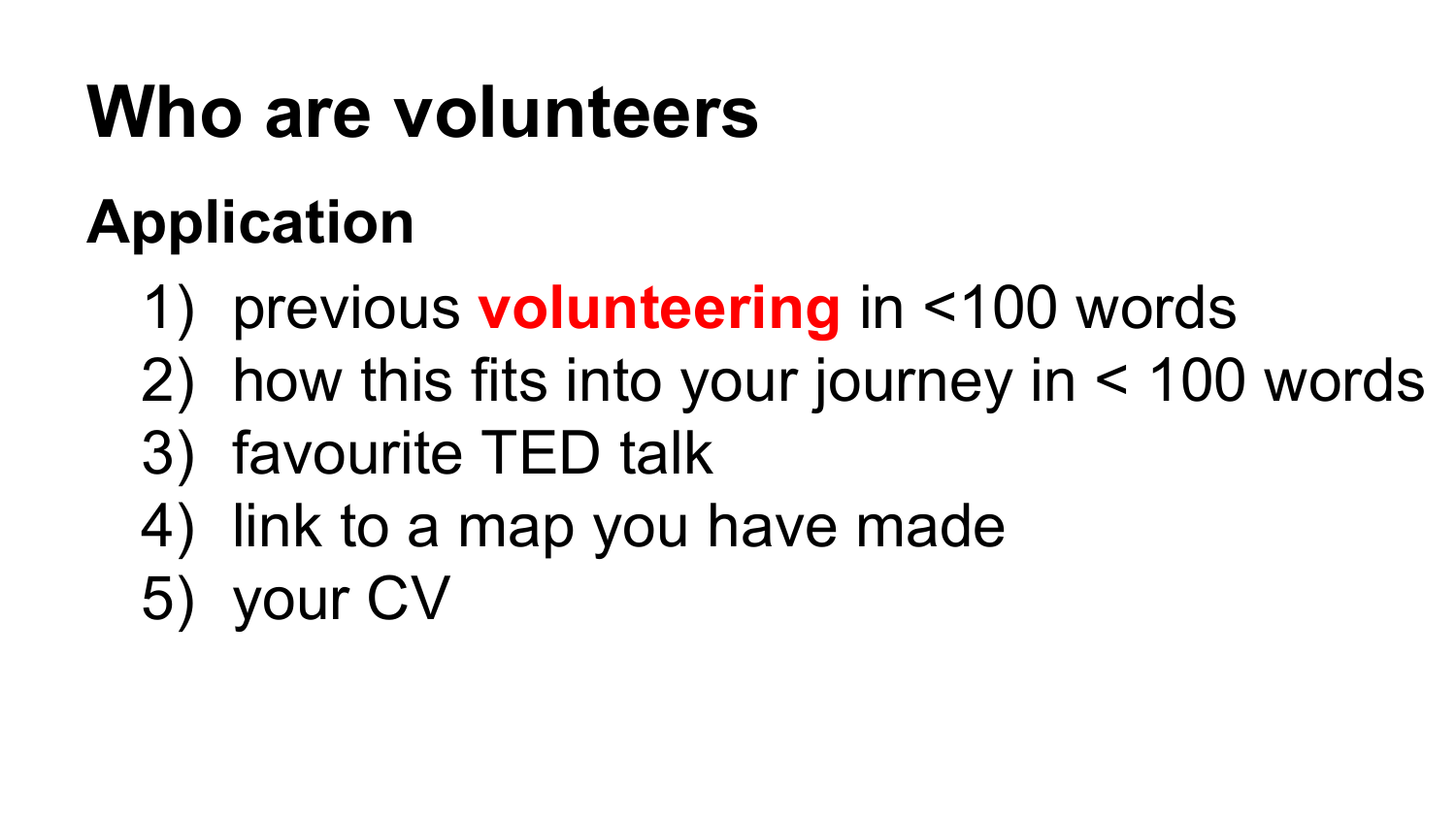# **Why People do stuff**

- $\bullet$  Autonomy = the task
- Autonomy = the task<br>● Mastery = what to learn
	- their existing skills

**Volunteers** 

**choose**

● Purpose = RedCross projects

#### [Drive by Dan Pink](http://www.ted.com/talks/dan_pink_on_motivation?language=en#)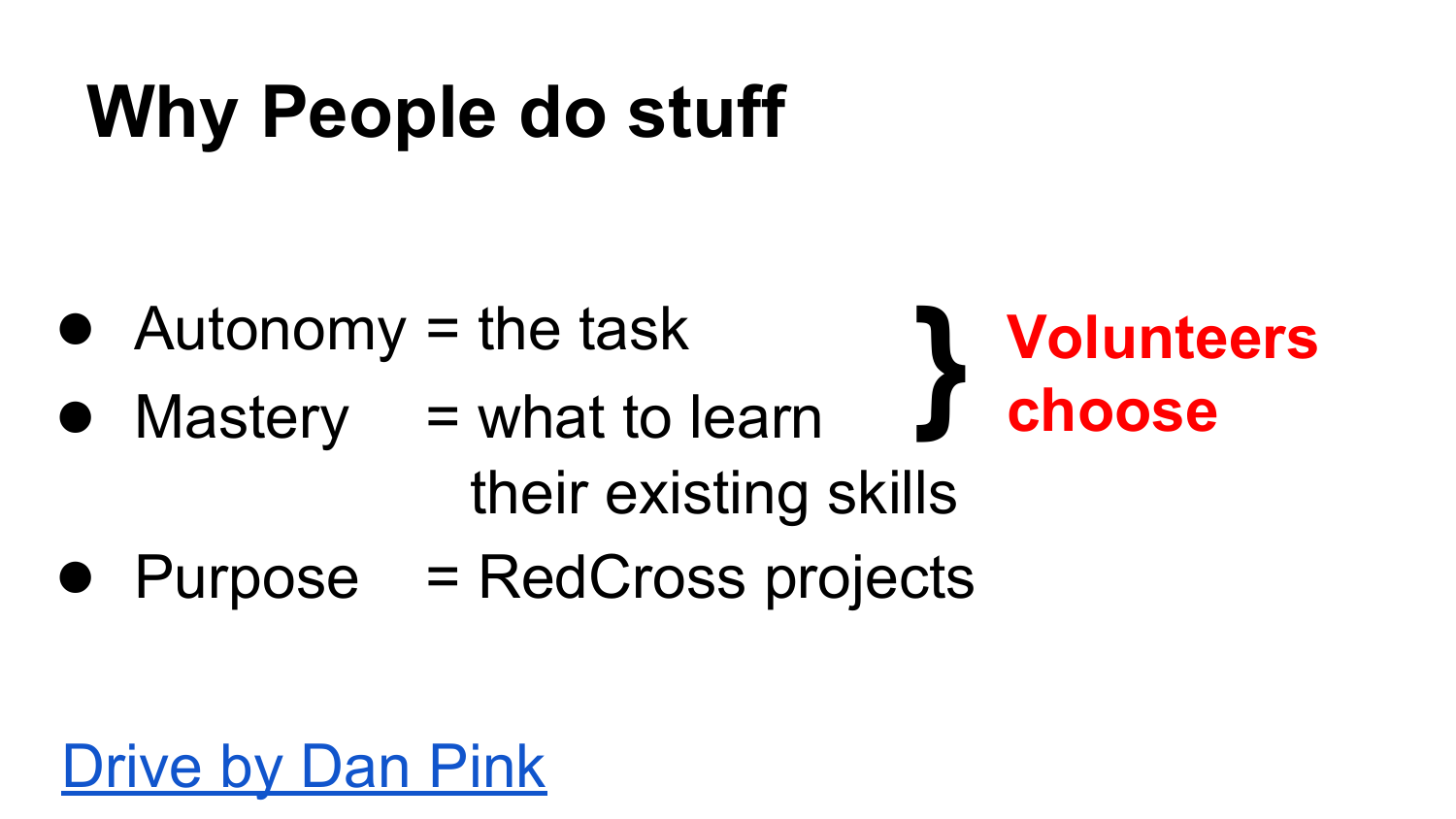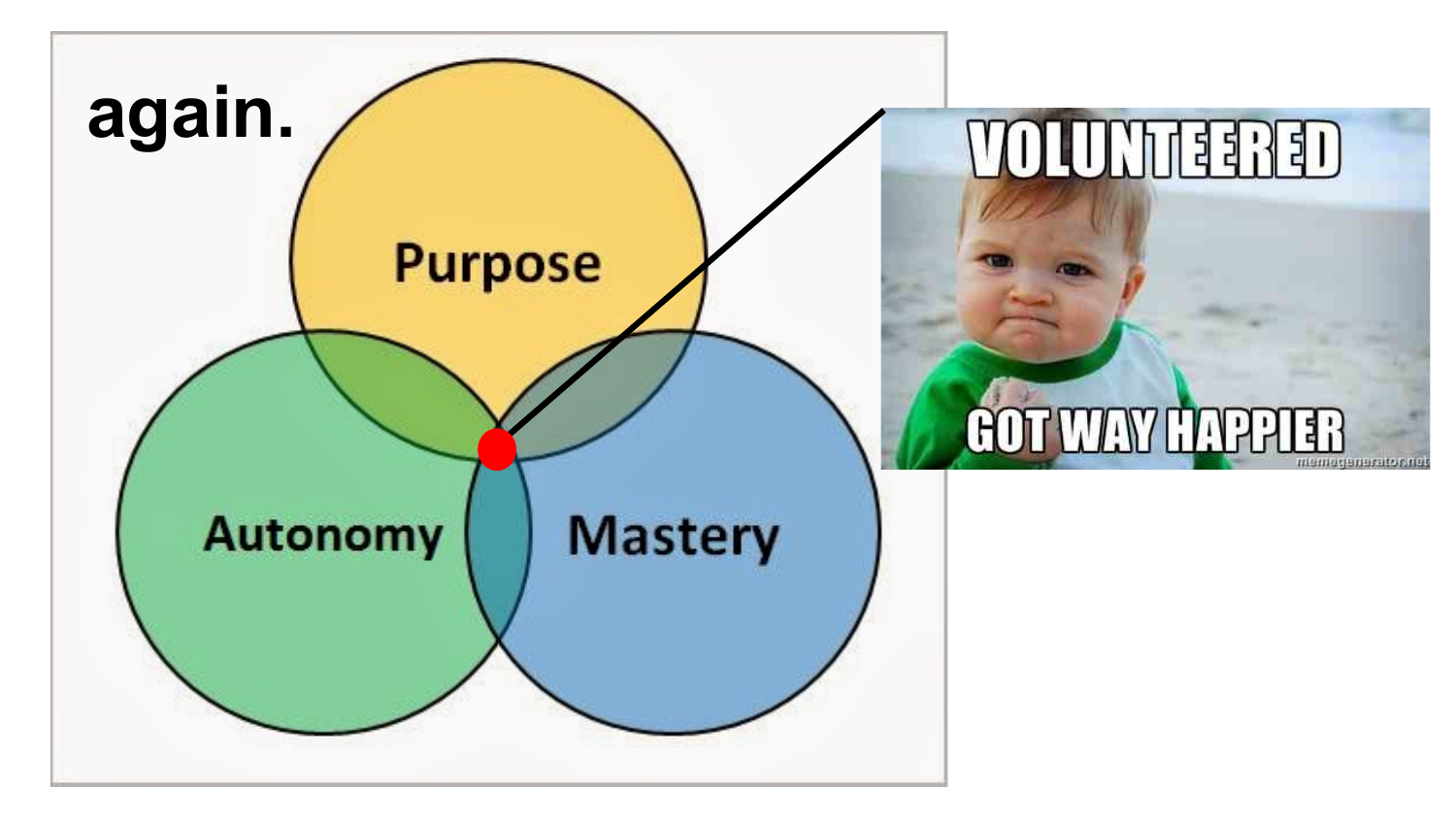# **What is real work**

#### **Project**

- 1. **Purpose** and constraints
- 2. Successful outcome
- 3. Brainstorm
- 4. Organize
- **5. Next Actions**

[Getting Things Done](http://www.wikisummaries.org/Getting_Things_Done:_The_Art_of_Stress-Free_Productivity) [by David Allen](http://www.wikisummaries.org/Getting_Things_Done:_The_Art_of_Stress-Free_Productivity) (Chapter 3)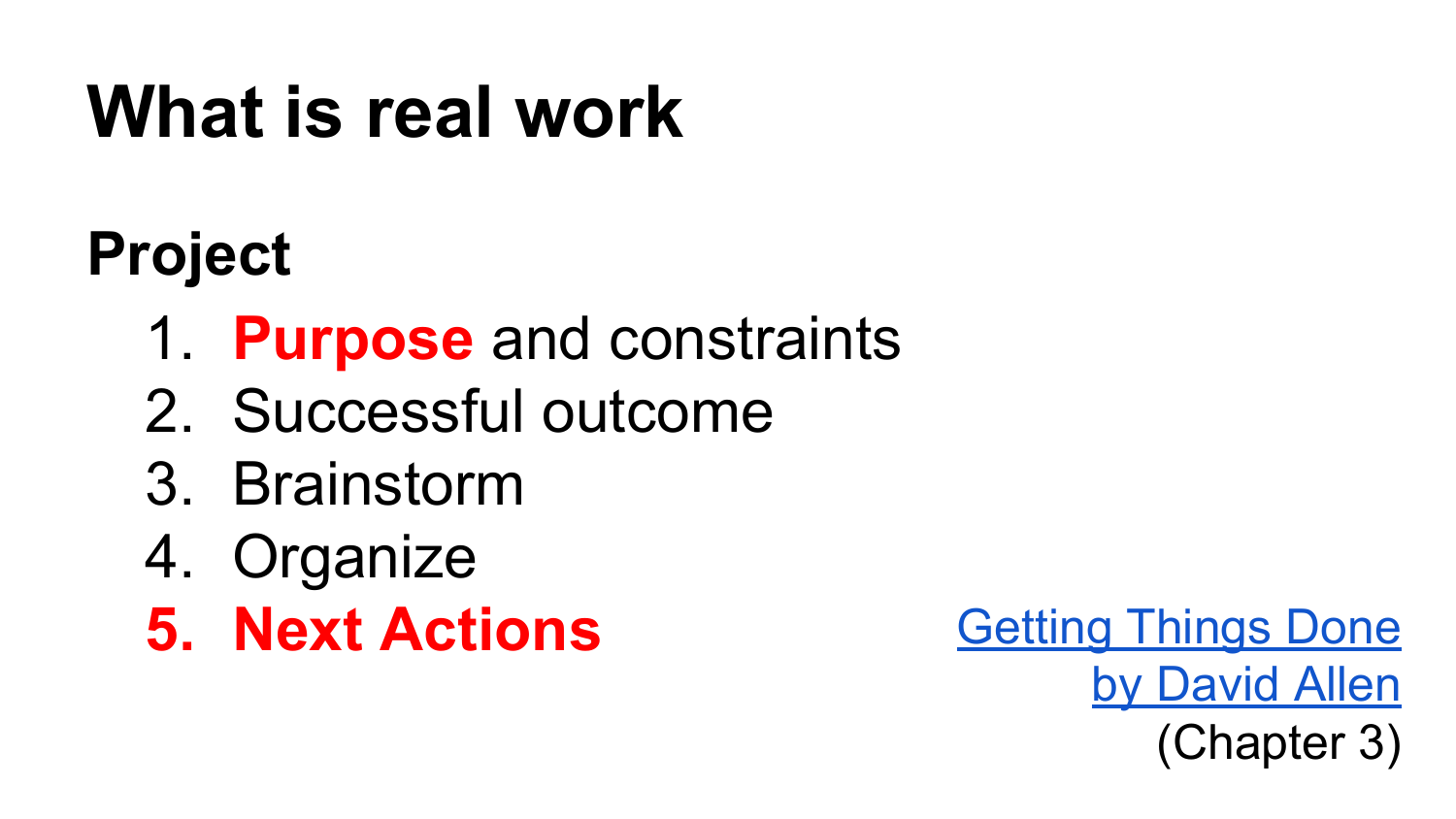## **How we manage**



**[Trello](https://trello.com/)** 

&

**[KanBan by](http://www.amazon.co.uk/Kanban-David-J-Anderson/dp/0984521402/ref=sr_1_1?ie=UTF8&qid=1411129819&sr=8-1&keywords=KanBan)** [David J. Anderson](http://www.amazon.co.uk/Kanban-David-J-Anderson/dp/0984521402/ref=sr_1_1?ie=UTF8&qid=1411129819&sr=8-1&keywords=KanBan)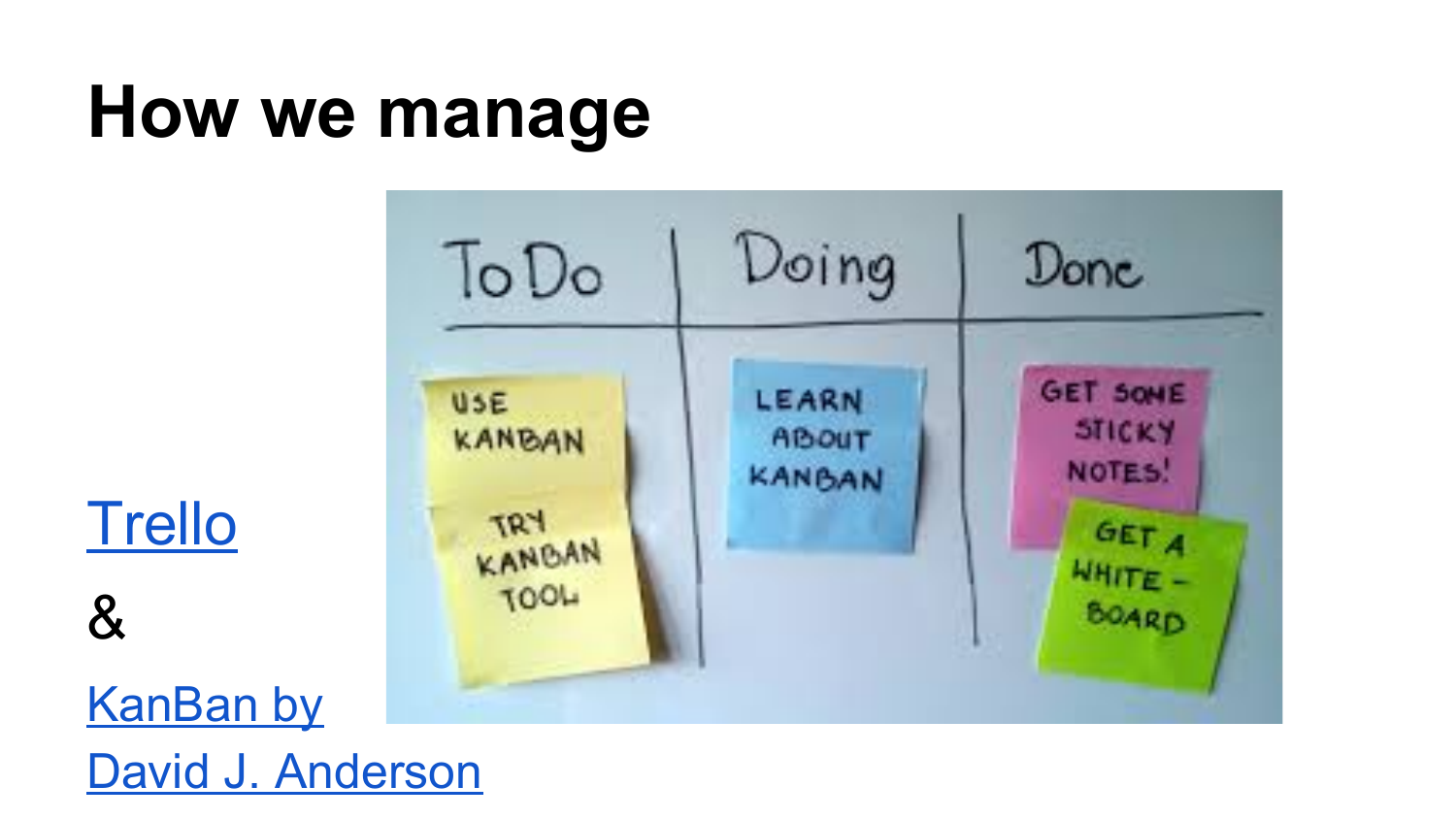

#### Welcome Board A

 $\rho$ 

圖

| <b>SI To Do</b>                                      | <b><i>se</i></b> Doing                                 | <b>SE Done</b>                     | <b>Members</b>                       |
|------------------------------------------------------|--------------------------------------------------------|------------------------------------|--------------------------------------|
| Welcome to Trello!                                   | Invite your team to thi<br>To learn more tricks,       |                                    | <b>SOUTHERN</b>                      |
| This is a card. 1 vote                               | board using the Add<br>Members button                  | check out the manual.              |                                      |
| a                                                    | Drag people onto a cara run<br>use as many services as |                                    | <b>Board</b>                         |
| Click on a card to see<br>what's behind it.<br>0 G 1 | indicate that they're<br>responsible for it.<br>度      | you want. We'll make<br>more!<br>z | <b>es</b> Add List                   |
|                                                      |                                                        |                                    | El View Archive                      |
| You can attach pictures<br>and files<br>701          | Use color-coded labels for<br>organization             | hi adam ! 2 votes                  | <b>Activity View all</b>             |
|                                                      |                                                        | <b>P 6 0 1 ≡ 1/4</b>               | on hi adam!                          |
| any kind of hyperlink<br>œ                           | Make as many lists as you<br>need!                     | Add card                           | Hahaha, no                           |
|                                                      | Try dragging cards<br>anywhere.                        |                                    | worries, Doesn't<br>hurt to see what |
| or checklists.<br>$\equiv 1/3$                       |                                                        |                                    | you can do.                          |
|                                                      | Finished with a card?<br>Archive it.                   |                                    | 22 hours ago                         |
| Add card                                             |                                                        |                                    | on hi adam!                          |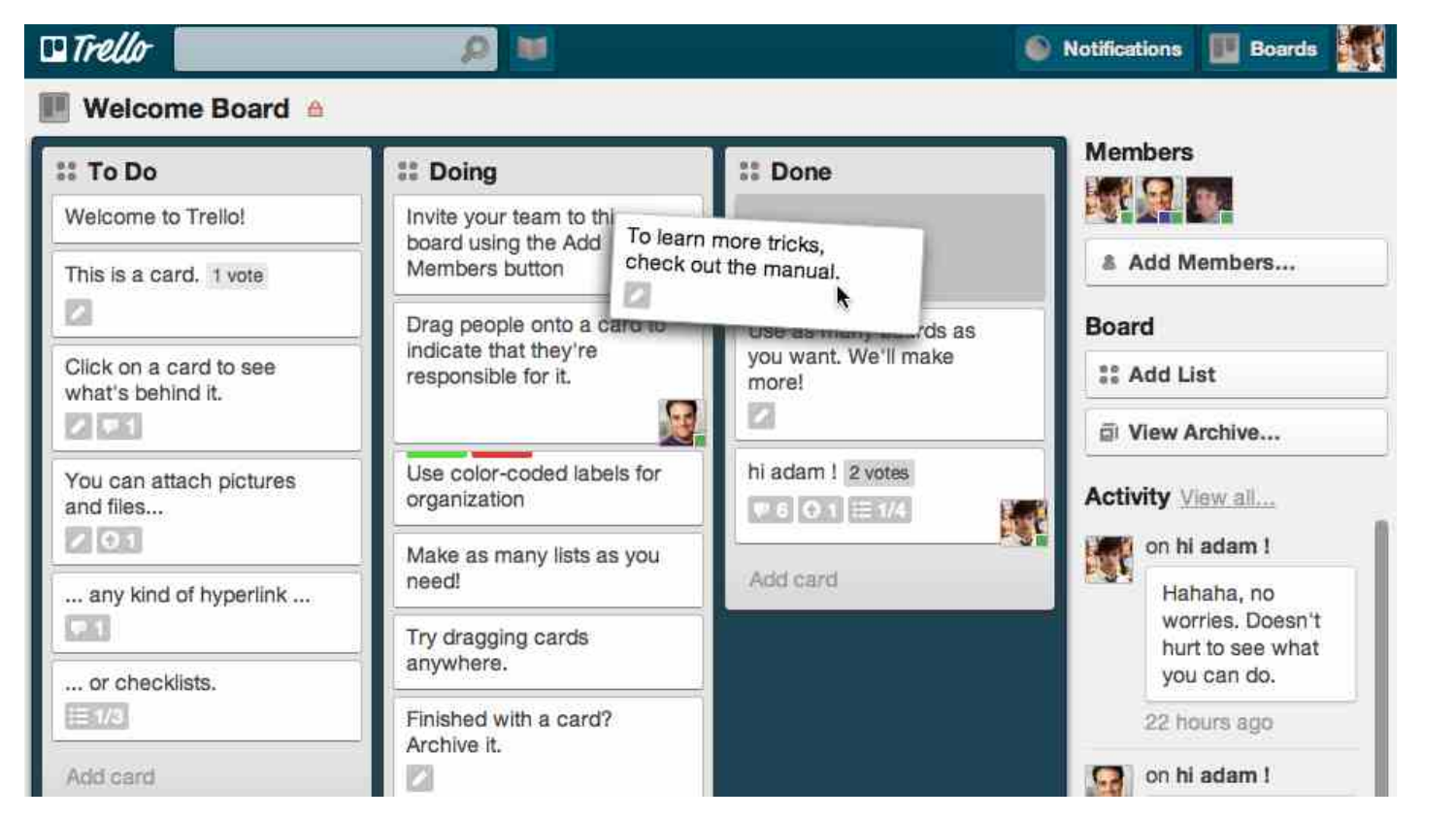### **When we meet**

 $\blacktriangleright$ 

# All hands - stand up Meeting < 15min

- $\bullet$  Fact = a random fact
- Yesterday  $=$  what you worked on yesterday
- $\bullet$  Today = what you are working on today
- **Blockers** = is anything stopping you

This is a game changer and my job to clear.